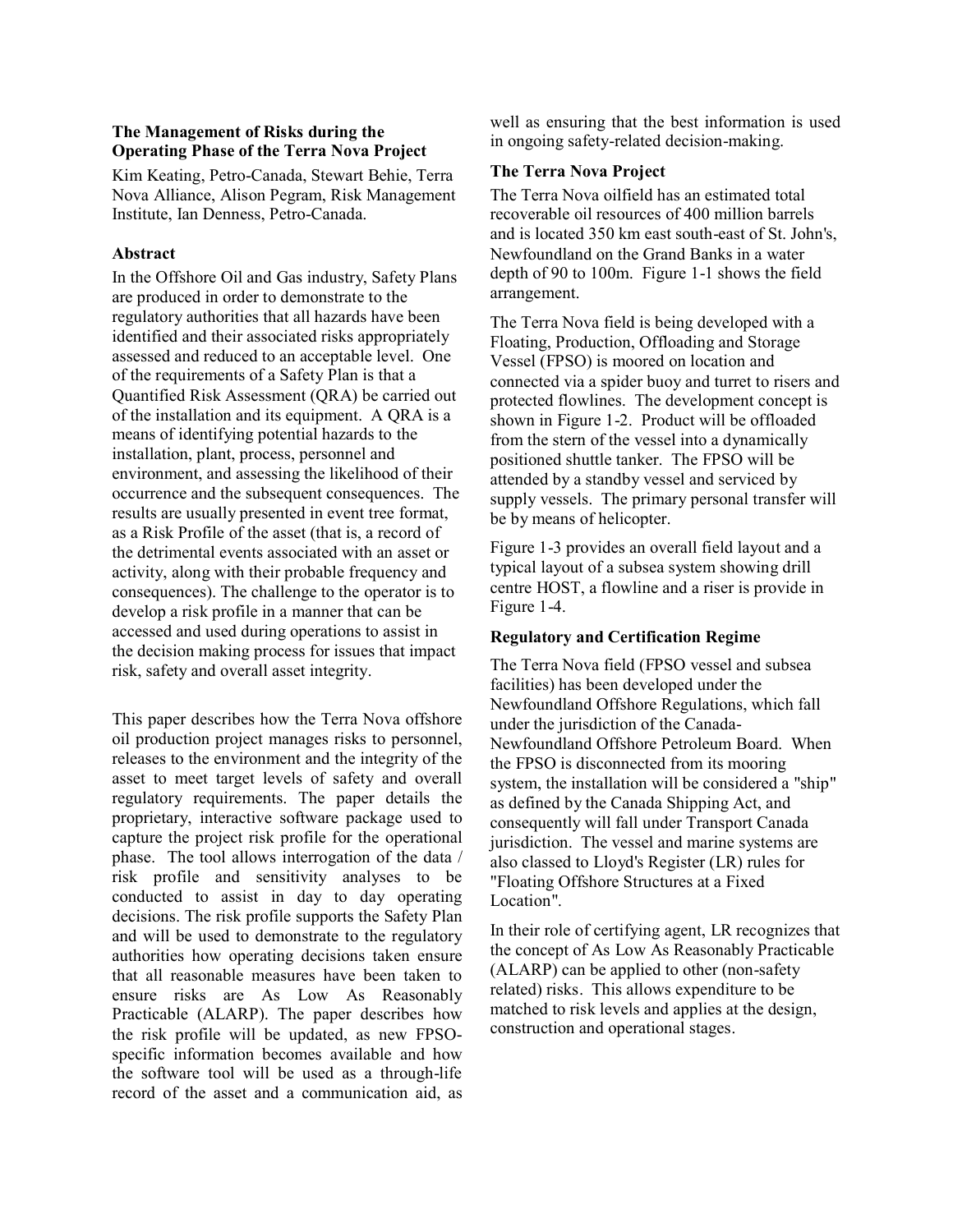#### **The Terra Nova Safety Management System**

Safety Management at Terra Nova is achieved through the use of a Petro-Canada corporately adopted Total Loss Management (TLM) Philosophy (Figure 1-5) that provides a uniform statement of the asset's expectation for the management of loss control within their operations. This integrates the management of safety with other critically important aspects of the company business such as, health of our personnel, the impact of our operations on the environment and the quality of our work processes by focusing our efforts on the management of controllable losses. Plans are developed and planned actions are implemented and followed up to assure that the company's TLM philosophy is put into action.

#### **The Terra Nova Risk Management Process**

Figure 1-6, General Risk Management Framework, presents an overview structure of the Terra Nova risk management process. In general terms, the process is a rigorous, systematic way of assessing the risks associated with hazardous activities; analysing their significance; taking rational decisions to mitigate their impact; and demonstrating that the residual risks are ALARP.

Figure 1-7, Framework for QRA, provides a schematic overview of the steps followed in the QRA for the Terra Nova development.

#### **Hazard/Failure Case Identification**

A systematic approach was used to identify hazards resulting from the development of the Terra Nova asset from concept stage to operations. A range of techniques were used including preliminary hazard analysis, What-if?, Major Hazards Review (MHR), Hazard Identifications (HAZID) study and Hazard and Operability (HAZOP) study, Failure Mode and Effect Analysis (FMEA). Experiences from other similar operations were also assessed.

To provide guidance to the hazard assessment process, definitions of types of accident events were proposed. These are:

 Occupational Accidental Event - one where there is very little possibility of loss of life, minor adverse impact on the environment or to the installation, but nevertheless, some adverse impact could occur. These accidents are associated with "slips, trips and falls" where the main means of control are the management systems, e.g. procedures, training, personnel protection, good housekeeping, etc.

- Design Accidental Event one where there may be potential for loss of life, some impact on the environment, or damage to the asset (installation). The installation and its associated safety and environmental protection systems are able to contain or control the initial effects and prevent the accident escalating into a major accidental event.
- Major Accidental Event one where there is the potential for considerable loss of life, adverse impact on the environment, or considerable damage to the asset (installation). The consequences of these events are outside the design criteria for the installation. Major accidental events were identified in the QRA and are subject to varying degrees of scales of analysis (qualitative and quantitative). The hazard identification process identified a wide range of possible hazards. These hazards were screened to identify those that had the potential to lead to major accidental events. These hazards formed the basis of the failure case scenarios.

Major hazards identified for Terra Nova include:

- Hydrocarbon loss of containment. Events leading to such losses include:
	- Subsea events
	- □ Turret events
	- $\Box$  Topsides events
	- $\Box$  Cargo system
	- □ Offloading events
	- Non process hydrocarbon and chemical fires
- Structural Failure. Events leading to structural failure include:
	- $\Box$  Accidental events (i.e. fire, explosion, ship collision, iceberg collision, dropped object and swing load)
	- $\Box$  Extreme environmental conditions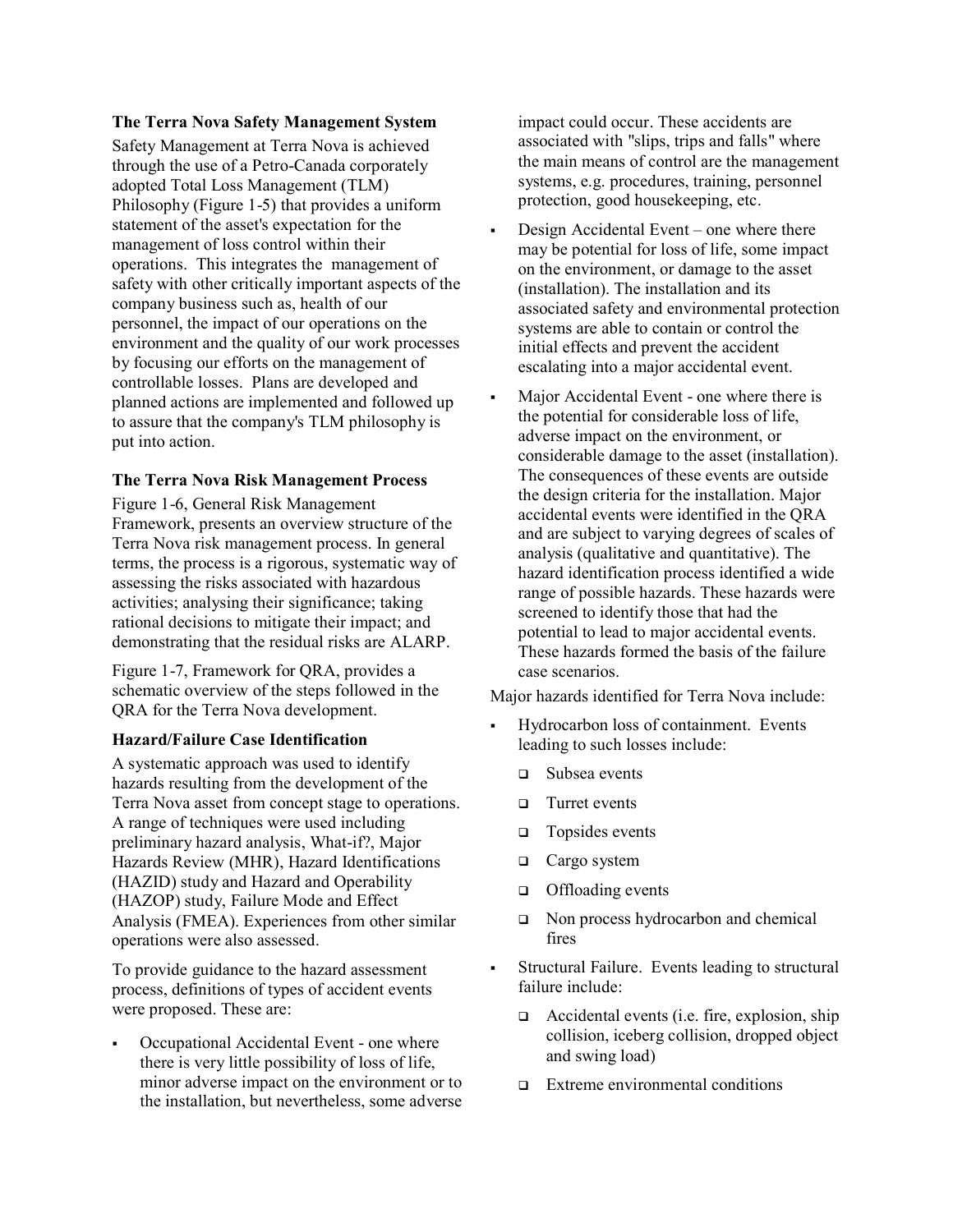- □ Failure in design
- $\Box$  Loss of mooring/station keeping
- □ Sea ice
- $\Box$  Vessel icing
- Visibility
- Physical impacts such as marine vessel collisions, iceberg collision, dropped objects and swinging loads, dragged anchors and scouring icebergs
- Transportation hazards such as helicopter
- Other hazards including mechanical failure, diving, blowouts and occupational

Since hydrocarbon and non-hydrocarbon events are substantially different in nature, they were treated separately using different techniques, as shown in Figure 1-7, Framework for QRA. The hydrocarbon events were divided into process and non-process events. The non-process hydrocarbon release scenarios were analysed directly, based on experience. The events of most concern from an overall risk perspective were the hydrocarbon release events and these were analysed in greater detail. For the purposes of the risk analysis, the overall FPSO process area was divided into process sections that could be isolated. The equipment in these sections was assessed from the point of view of potential oil and gas releases. The release scenarios from each of these process sections were determined from the specific equipment types or components in the process areas and their specific location. Analyses were conducted separately for gas and oil releases because the analysis techniques differ

The process-related hydrocarbon failure case scenarios were analysed in detail in terms of frequency, consequence, risk analyses and estimations. The potential for escalation and the impairment of safety critical systems were also assessed quantitatively. These risk results were subjected to uncertainty and sensitivity analyses.

Major accidental events were used to determine loss of installation integrity and impairment of safety functions, e.g. Temporary Safe Refuge (TSR), escape routes, heli-deck, lifeboats. All hazards leading to these events have been recorded within a hazard registry.

#### **Target Levels of Safety**

Target levels of safety have been defined by Petro-Canada for theTerra Nova development. The criteria for risk acceptability for the project are based not only on corporate policy but also on regulatory expectations and past experience from similar operations. Two types of criteria have been established, namely risk-based criteria and impairment-based criteria. Risk-based criteria relate to personnel safety and pollution from accidental releases, whilst impairment-based criteria relate to safety critical systems and the FPSO integrity.

These criteria were part of the development plan application and have been adopted by the project as part of the basis of design.

Comparison of estimated risk levels with targets has been performed within the QRA.

Risk-based criteria should be met at all stages of the project, but often the level of detail of information required, cannot be fully defined in a risk assessment. In these instances, the impairment-based criteria can be used to distinguish accidental events that have the potential for severe impact from those that do not.

Impairment based criteria provide a minimum level of safety for personnel in terms of loss of integrity of safety functions. Risk-criteria are the overriding criteria.

The risk-based and impairment-based Target Levels of Safety criteria for the operating phase of the Terra Nova development are outlined below. The occupational accident frequency for Lost Time Incidents (LTI) is to achieve better than industry average.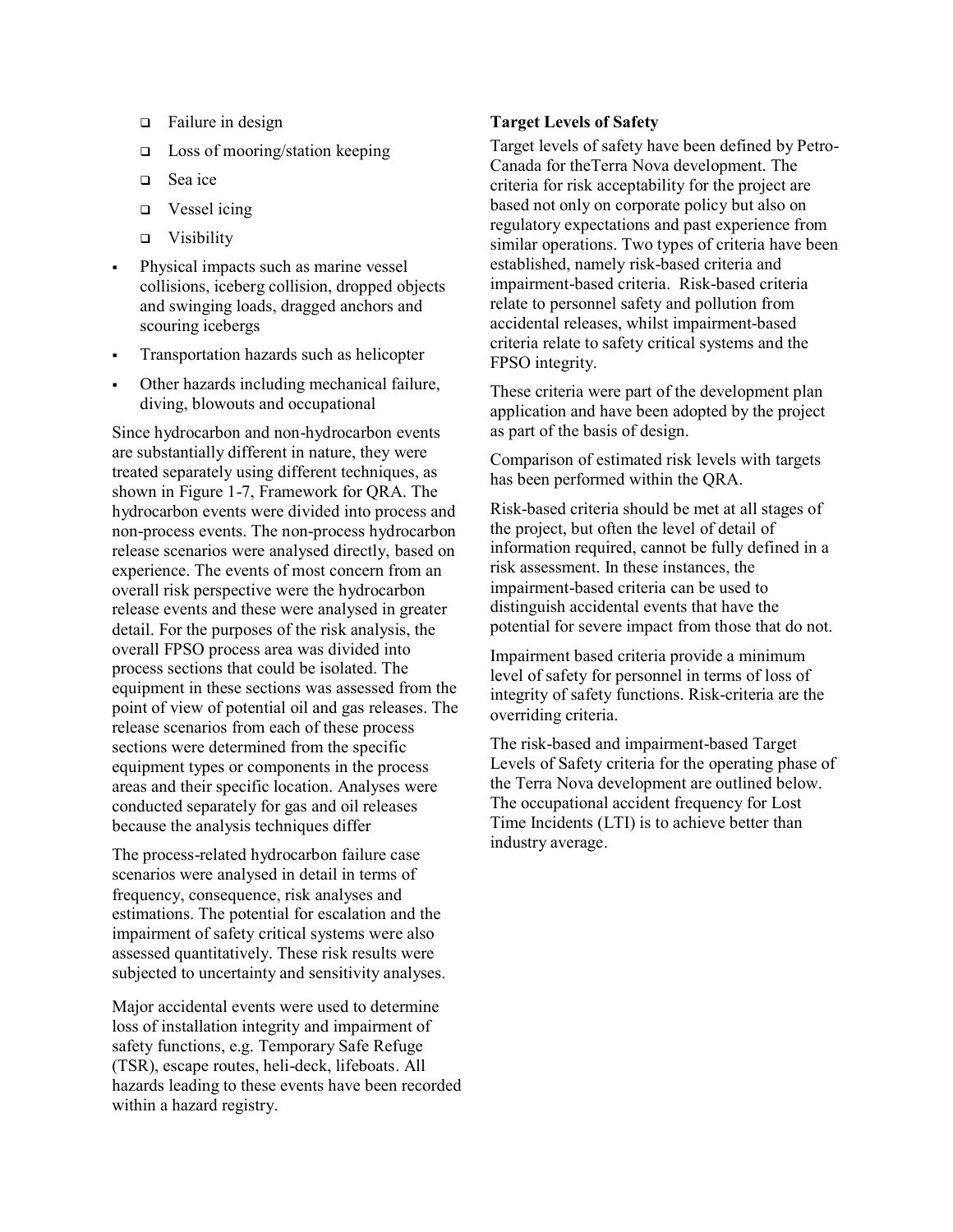## **Risk-Based Criteria**

### Individual Risk

Individual risk of accidental fatality to employees while working on the FPSO should not exceed

# $1 \times 10^{-3}$  per year.

## Occupational Safety

The frequency of LTI's should not exceed 1.2 LTI's per 200,000 working hours.

## Environmental Damage

The frequency of release causing temporary damage to the ecological system should not exceed 1 x  $10^{-4}$  per year for an individual event and  $1 \times 10^{-3}$  for all events.

## **Impairment-Based Criteria**

Accidental loss of integrity of the FPSO should not exceed 1 x  $10^{-4}$  for any individual event and 1  $x 10^{-3}$  for all events

## **Risk Analysis and Quantitative Assessment**

The QRA process provides a systematic approach to evaluating the significance of potential hazardous activities as input into rationale decision making. By its nature, QRA is a highly judgmental process that deals with many uncertainties. The inherent uncertainties result in a conservative approach being adopted. A number of very conservative assumptions currently incorporated in the risk analysis results will be revisited as Terra Nova specific data is gathered over time and the risk profile updated.

The results of the frequency analyses were used to populate the branches of the event trees developed for the release scenarios and combined with the results of the consequence analysis to estimate impacts and risk levels.

The QRA takes the hazards identified; the hazard analysis and assessment work and combines it with the impairment criteria, Target Levels of Safety, to develop the risk levels. Risk levels have been calculated for:

- Personnel; Individual Risks, Potential Loss of Life (PLL)
- FPSO Impairment/Loss of Integrity
- Impairment of Safety Systems; TSR, Escape Tunnels, Lifeboats and Heli-deck
- Harm to the Environment; Pollution from Oil

Differing scales of risk analyses were performed on each hazard and may be categorised as qualitative, semi-quantitative and fully quantitative. This was dependent on the significance of the hazard and the level of information available to perform the analysis.

## **Managing Risks to As Low As Reasonably Practicable (ALARP)**

Having carried out the process of identifying hazards, analysing the consequences, estimating the frequency and then calculating the risk to personnel, the environment, or the asset, as appropriate, the risks must be managed to an acceptable level. No industrial activity is risk free, but by due diligence, the risks can be managed to acceptable criteria. Part of this process is the demonstration that the risks are as low as reasonably practicable by the implementation of risk reduction measures. Risk reduction is achieved by a combination of either hazard/consequence reduction or elimination, and frequency reduction. Risk reduction measures can also be justified by comparing the benefit (risk reduction) with the cost (financial cost, operational restriction, etc.). In making this comparison, due account must be made of the uncertainties in the risk assessment process and the social factors of public perception of risk.

Safety assessments are performed in such a manner as to allow the ranking of the risk-exposed operations. This aids the targeting and implementation of the most effective risk measures. Where risk cannot be eliminated or reduced sufficiently, control measures are put in place to reduce the risks to ALARP. These control measures are in proportion to the level of risk and addressed in order of priority with measures being taken to control the highest levels of risk first.

Terra Nova uses a number of tools to demonstrate and provide evidence that risks are ALARP. These include:

 sound engineering judgement provided by companies and individuals with a great deal of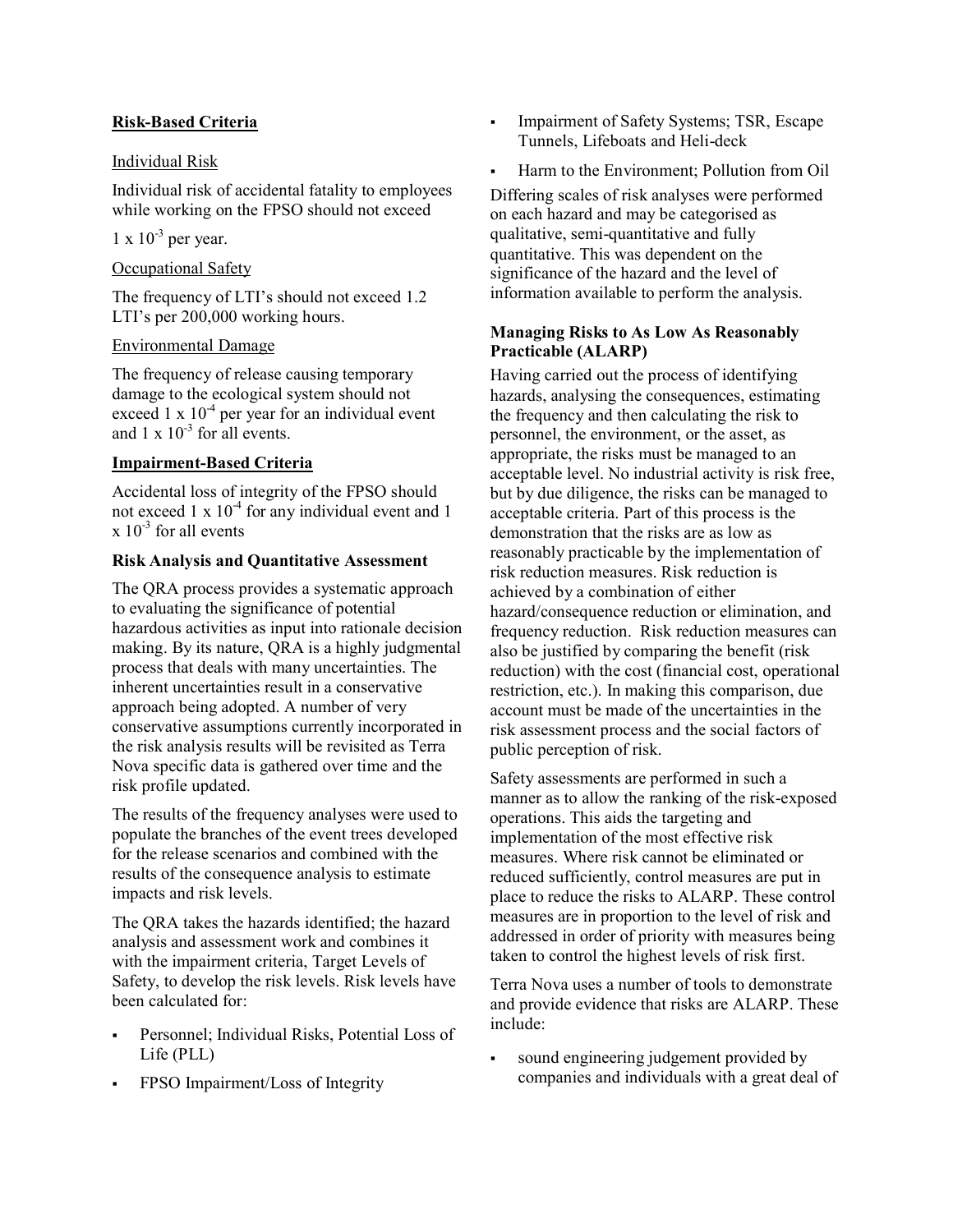design and operating experience with FPSOs in other jurisdictions

- use of systems and designs that are proven and tested in operations
- Ongoing Process Hazard Analysis (PHA) to assess systems and design modifications throughout the project using a range of tools including HAZID and HAZOP with system documentation. Recommendations made during the assessments were documented and tracked to closure through the Terra Nova Safety and Environmental Management System (SEAMS).
- Quantitative Risk Analysis

The main tool used throughout the project to ensure that risks to individuals are within the ALARP region was, and continues to be, Process Hazards Analysis.

#### **Process Hazards Analysis**

PHA's were conducted during all phases of the Terra Nova development completed to date and will continue to be conducted on an ongoing basis for the life of the project. All systems have been or will be assessed through the PHA process to ensure that all hazards and uncertainties are identified and assessed. Through this process, Terra Nova is very confident that the risks to personnel during the operating phase are ALARP.

PHA's are conducted using a defined protocol. The assessment teams are made up of representatives from the engineering disciplines involved in the design as well as operations and maintenance personnel and an independent process engineer. Specialist expertise from one of the Alliance members of from external sources is involved in the PHA's as required to ensure all the requisite expertise is brought to bear. Expert facilitators manage the PHA process to ensure the process is followed and the assessment is complete and robust. A scribe supports the facilitator to ensure that the discussions are recorded and the recommendations / action items documented and assigned to a member of the team for follow-up. The range of PHA techniques used by the assessment teams is outlined in the Safety Assessment Plan. Most of the assessments adopted a HAZID / HAZOP approach.

Each PHA team is designed to ensure that expertise and experience in the design, control, operations and maintenance of the system being assessed are available. The process ensures that all hazards are identified, consequences assessed, safeguards identified (existing and recommended) and mitigative measures deemed by the team to be necessary actioned. Through this process, Terra Nova is confident that all reasonable safety precautions have been considered and that risks are ALARP.

The PHA assessments are captured in a report along with recommendation and action items. The later are entered into the SEAMS system for follow-up and tracking to closure by the SEAMS coordinator. The PHA reports are listed in the Safety Assessment Plan.

Figure 1-8 provides an outline of how the PHA process was used to ensure residual risks to operating personnel are within the ALARP region. The systems in place, in addition to PHAs, to assess risks on an ongoing basis are outlined in the following section. Through the rigorous application of these systems, by experienced and trained personnel, Terra Nova is confident that the identified risks will remain in the ALARP region throughout the operating phase and that any new hazards introduced during operations will be identified and thoroughly assessed to ensure the risk profile is not compromised and TLS will continue to be met.

### **The Terra Nova Risk Profile**

During the project phase of the Terra Nova Development, identification of hazards and their impact were assessed. The risk profile for the Terra Nova Development has been recently entered into a specialised software tool developed by RMRI called Data and Decision Management Tool (DDMT). Through the use of DDMT Safety Engineering personnel are able to interact with the risk profile to asses sensitivities of key parameters and assumptions to the individual risk profile for work groups on the FPSO. The tool is used to evaluate the risk-related impact of proposed changes on the FPSO, to conduct cost benefit analyses of potential safety upgrades and to provide input into decisions that have the potential of affecting the risk profile. The purpose of these assessments is to ensure processes and changes are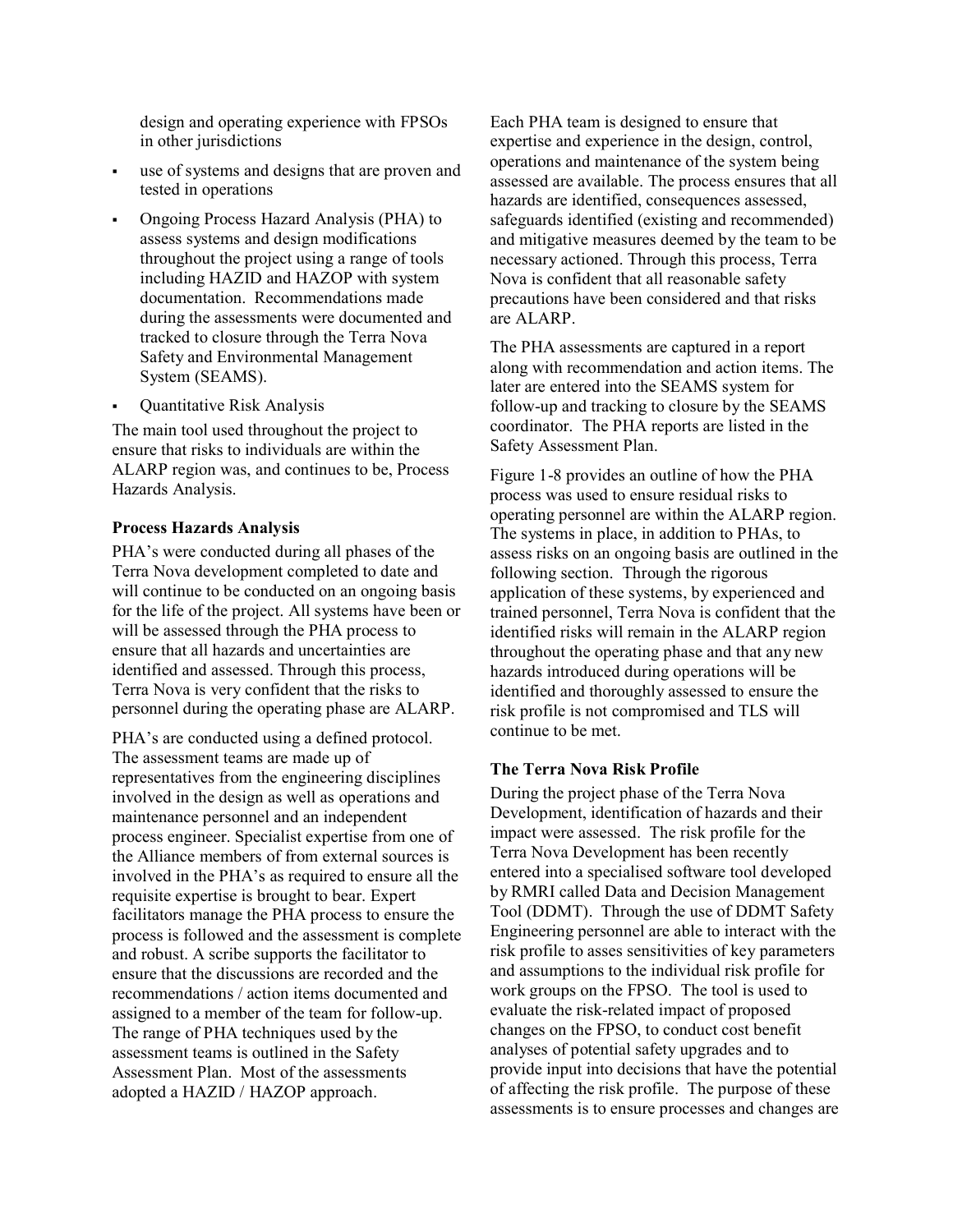managed such that risks to individuals on the FPSO remain within the ALARP region and that TLS are not violated.

#### **Event Tree Analysis**

The QRA risk profile is developed in a series of event trees that use inductive logic to show the range of possible outcomes (consequences) resulting from an initiating event based on the analysis sequence (nodes) chosen. Historical and facility specific data is used to estimate the frequency of the initiating event (initial fault frequency) and the relative probabilities of each of the event tree nodes.

Figure 1-9 shows a typical event tree for a loss of containment (LOC) scenario. Each LOC scenario has the same overall format and is populated by data that reflect the specifics of process area and release sizes.

The results of the risk assessment pertaining to the relative contribution of each major hazard to IR for a personnel on board (POB) manning level of 49 (representing steady-state operations) are summarised in Figure 1-10. Figure 1-11 shows the distribution of individual risk and Figure 1-12 shows the contribution of hazards to average risk. Figure 1-13 summarises results in terms of loss of integrity of the asset.

#### **Ongoing Risk Management Practices**

Important in the maintaining of risks to within the ALARP region are the many risk-based systems in place to assess and manage exposures to hazards on an ongoing basis. In addition to the hazard prevention, control and mitigative measures, a number of operating systems and practices have been established to manage risks to personnel, asset damage and accidental environmental releases. These include:

- Job safety analysis procedures which are imbedded in the Control of Work System and Procedures (COWSP)that controls all work carried out on the FPSO
- Procedures in place to manage Simultaneous Operations (SIMOPS) of drilling and operating in the same glory hole
- Precautionary measures planned for severe storm events during which workers would be

restricted to the accommodation area and work restricted to tasks critical to safe operations of the FPSO.

- Regularly scheduled safety audits and inspections and the resolution of issues and concerns through the Offshore EH&S Advisor.
- Reporting and investigation of incidents per the event reporting system
- Regular Emergency Response exercises and training
- Regularly scheduled safety drills and exercises conducted on the FPSO and the feedback to the POB of opportunities for improvement
- Sophisticated preventative maintenance program, which includes the prediction of the probability of failure of critical operating components
- Ongoing Process Hazards Analysis (PHA) of all systems and design changes that impact personnel safety.

As specific Terra Nova operating data becomes available, the risk profile will be updated using the interactive software package, Data and Decision Management Tool. The results will be reflected in future updates of risk related documentation including the Operating Phase Safety Plan.

#### **Way Forward**

The SMS at Terra Nova was developed from the mature practices at Petro-Canada. A key component of the SMS is the risk profile as it provides a record of detrimental events or upset conditions that could affect the facility along with their probable frequency and consequences. The risk profile and QRA was used to demonstrate that the TLS established for the project were met. The TLS relate to risks to individuals on the FPSO, frequency of environmental releases and frequency of loss of asset integrity. The SMS system also provides the basis for demonstrating that risks are ALARP.

As a way forward, we hope to integrate our safety management system into an asset integrity case and to mature our definition of risk to include capital / asset management.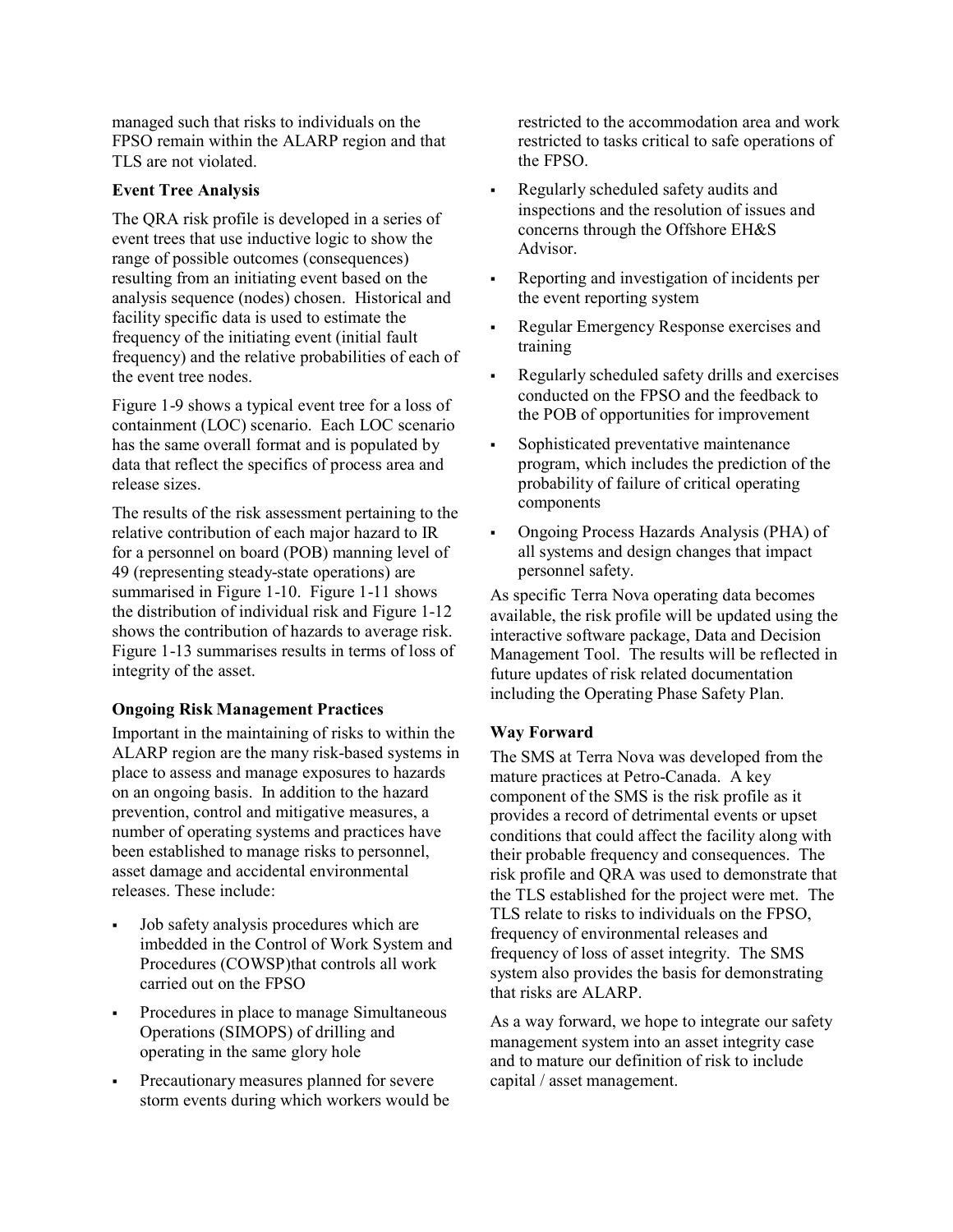The asset integrity case is a holistic approach and builds on the techniques used for safety risk assessment and safety related decision making, using them for the broader aspects of asset management. This is done by the production of a collection of risk based Decision Support Models (DSM) for a diverse range of capital investment decisions, thereby identifying and clarifying a number of options. Careful attention is paid to structuring the relationship between risk; uncertainty and return for the capital being employed often using techniques such as "Real Options". This is used to demonstrate that the asset is being managed in such a way that the risks associated with any type of capital invested in the operation of ALARP. The models can relate to a single performance criterion, or depending on their structure and purpose, can be used to guide multiple performance elements.

The asset integrity case, therefore, can be considered as a means to identify a range of beneficial strategic decisions together with the set of arguments to justify their implementation. The integrity case is not a fixed specification of particular models but fluid decision making framework that can be modified as asset conditions change.

The approach and techniques used for safety/risk management and for making safety-related decisions form the substantial basis of the asset integrity case being developed for Terra Nova. The asset integrity case provides DSM to demonstrate that the asset is being managed in such a manner that the risks to any type of capital invested in the operation of the Terra Nova asset are ALARP. Risk models are available to assist in making capital investment decisions and in optimizing OPEX. These models offer the potential to achieve an optimal risk-return balance.

#### **References**

- 1. Terra Nova Operations: "Terra Nova Safety Plan", Document No TN-PE-SA04-X00-001, Rev M2
- 2. Terra Nova Alliance: "Terra Nova Quantitative Risk Assessment", Document No TN-IM-SA15-X00-022, Rev G2

3. Petro-Canada: "Total Loss Management National Standards", Document No TN-PE-TM12-X00-002, Rev M2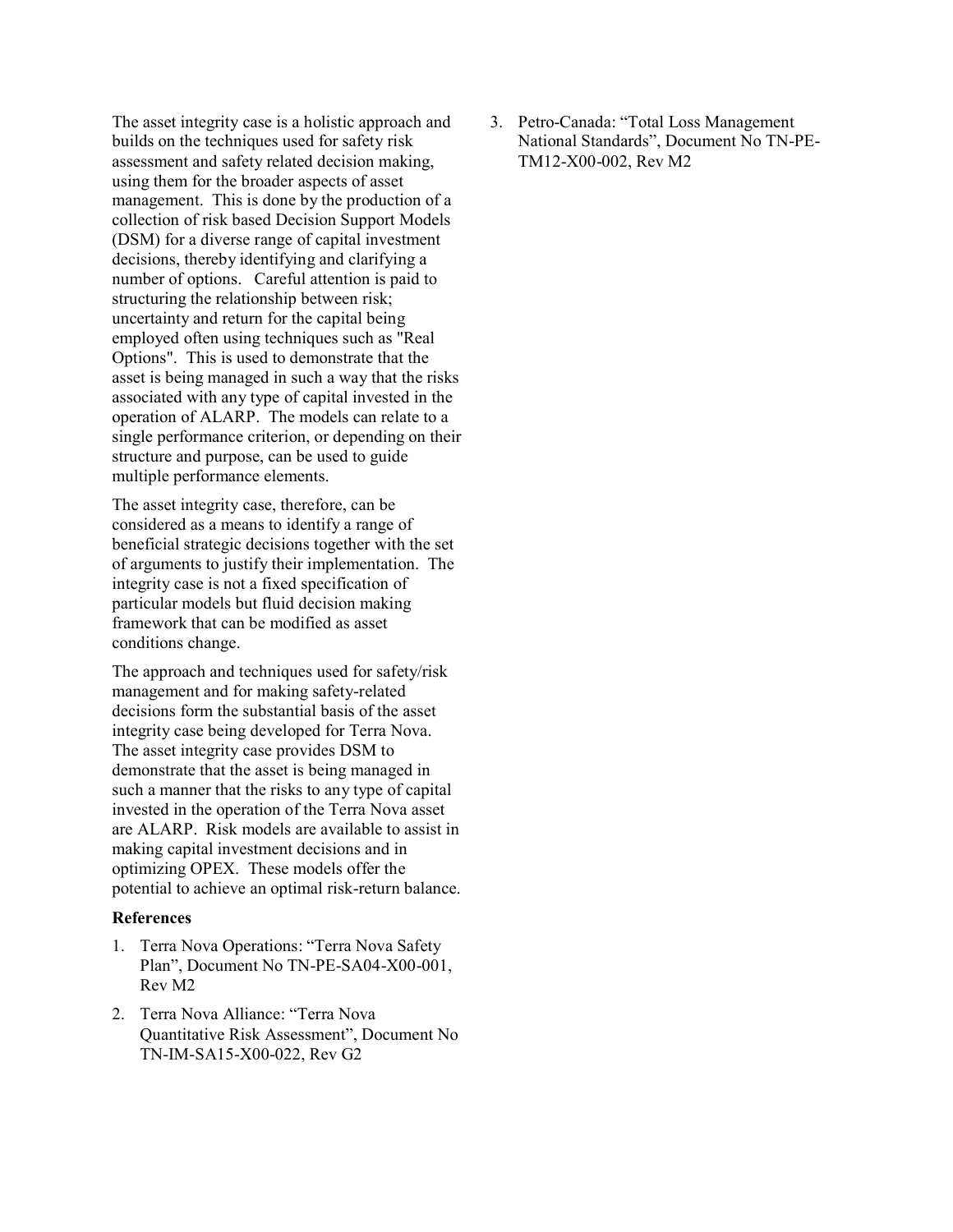# · Oil Fields **Gas Fields** Labrador Newfoundland St. John's **White Rose Hebron/**<br>Ben Nevis **Hibernia Terra Nova** · Sable **Halifax Montreal Toronto**  $300 \text{ km}$ **Boston**  $\dot{\mathbf{0}}$ **New York**

**Figure 1-1: Terra Nova Field Location**

**Figure 1-2: Development Concept**

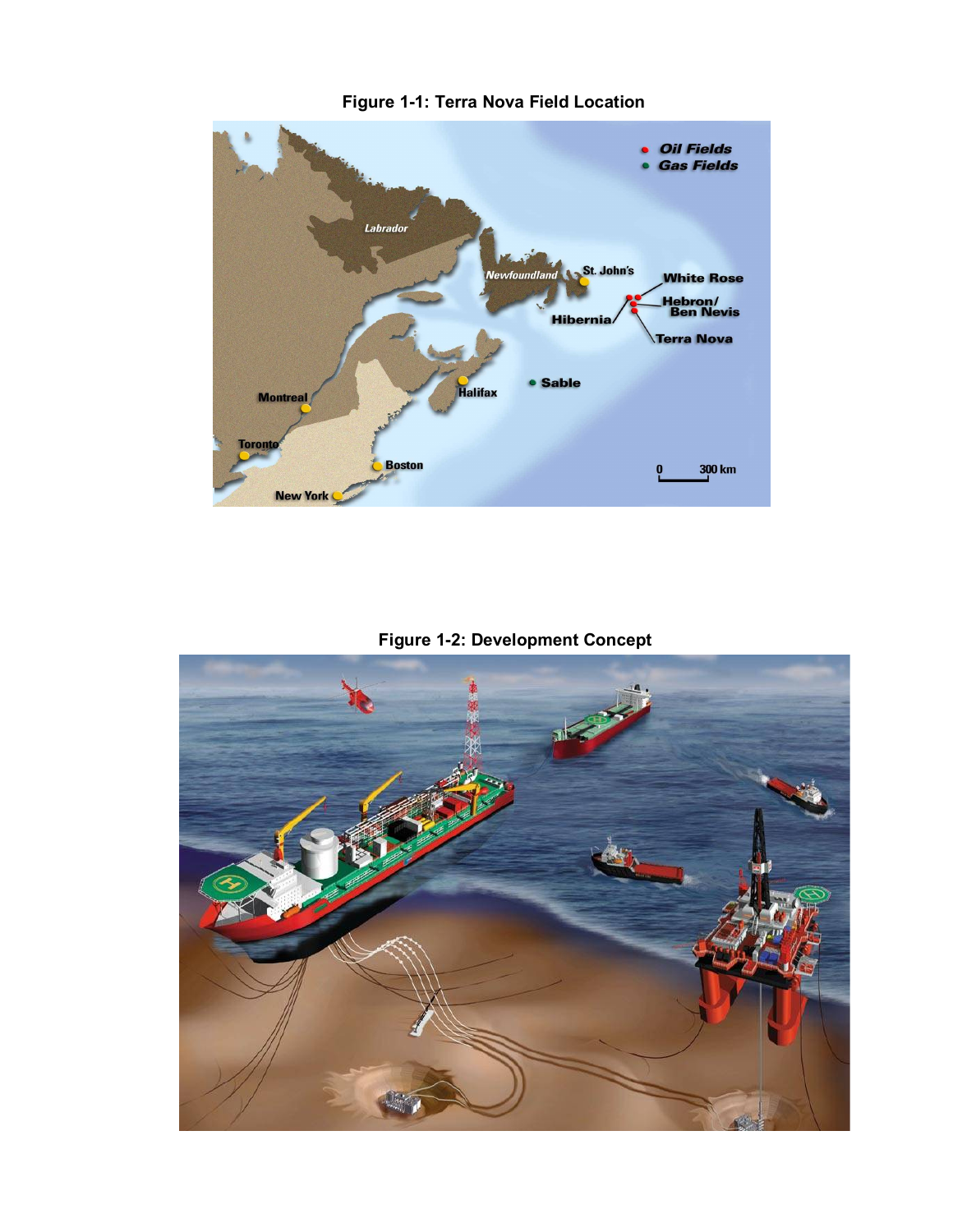# **Figure 1-3: Overall Field Layout**

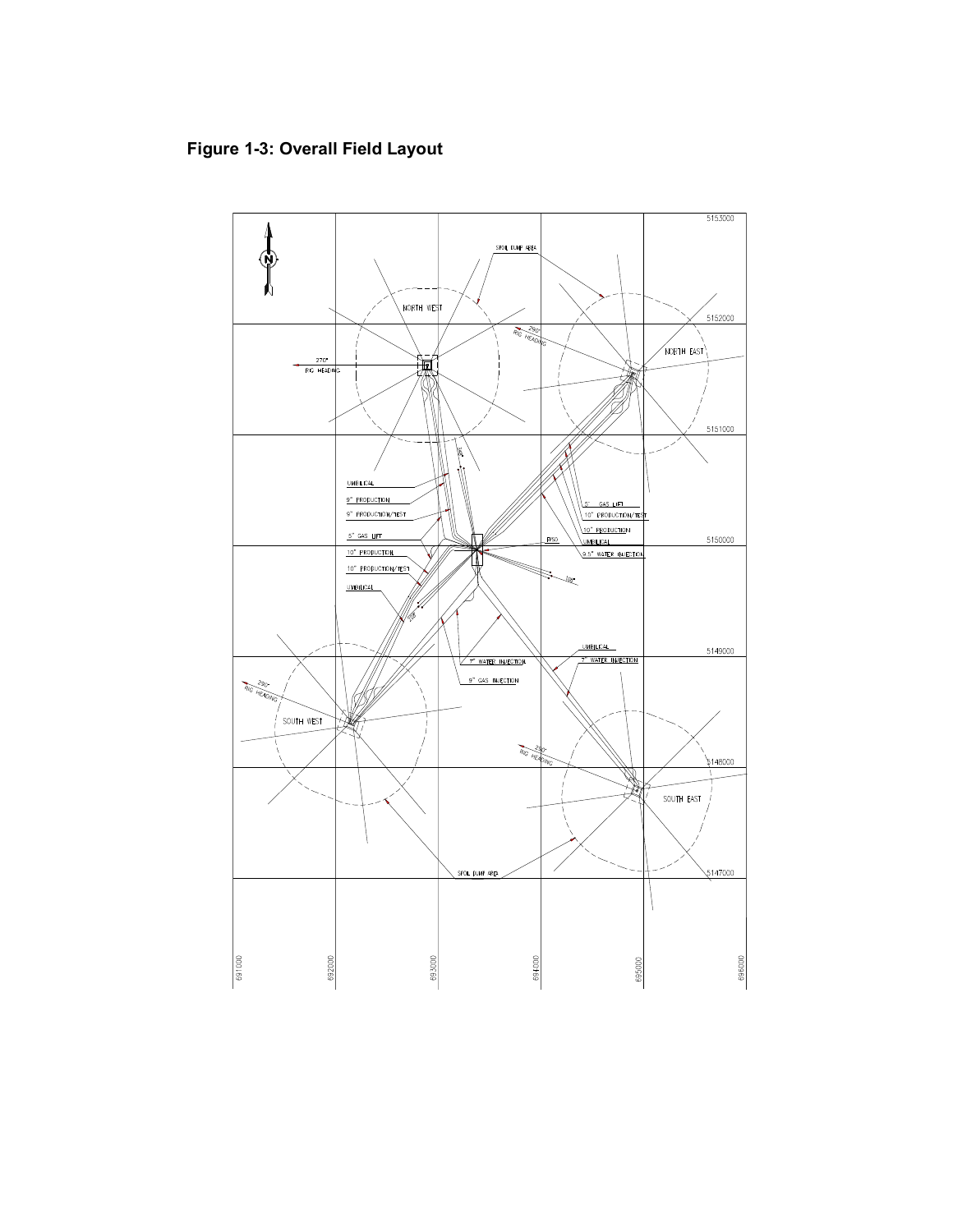# **Figure 1-4: Typical Subsea Layout**

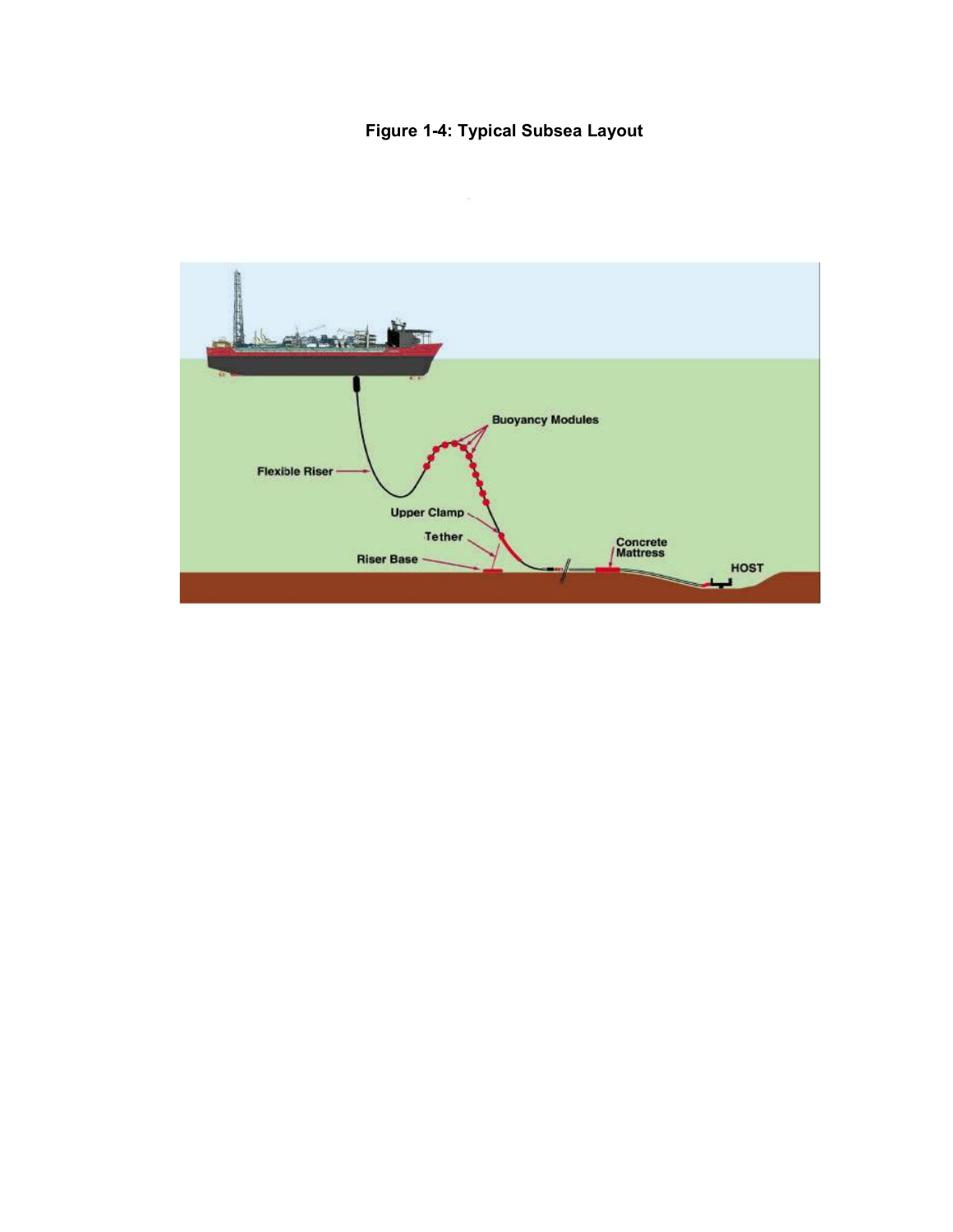

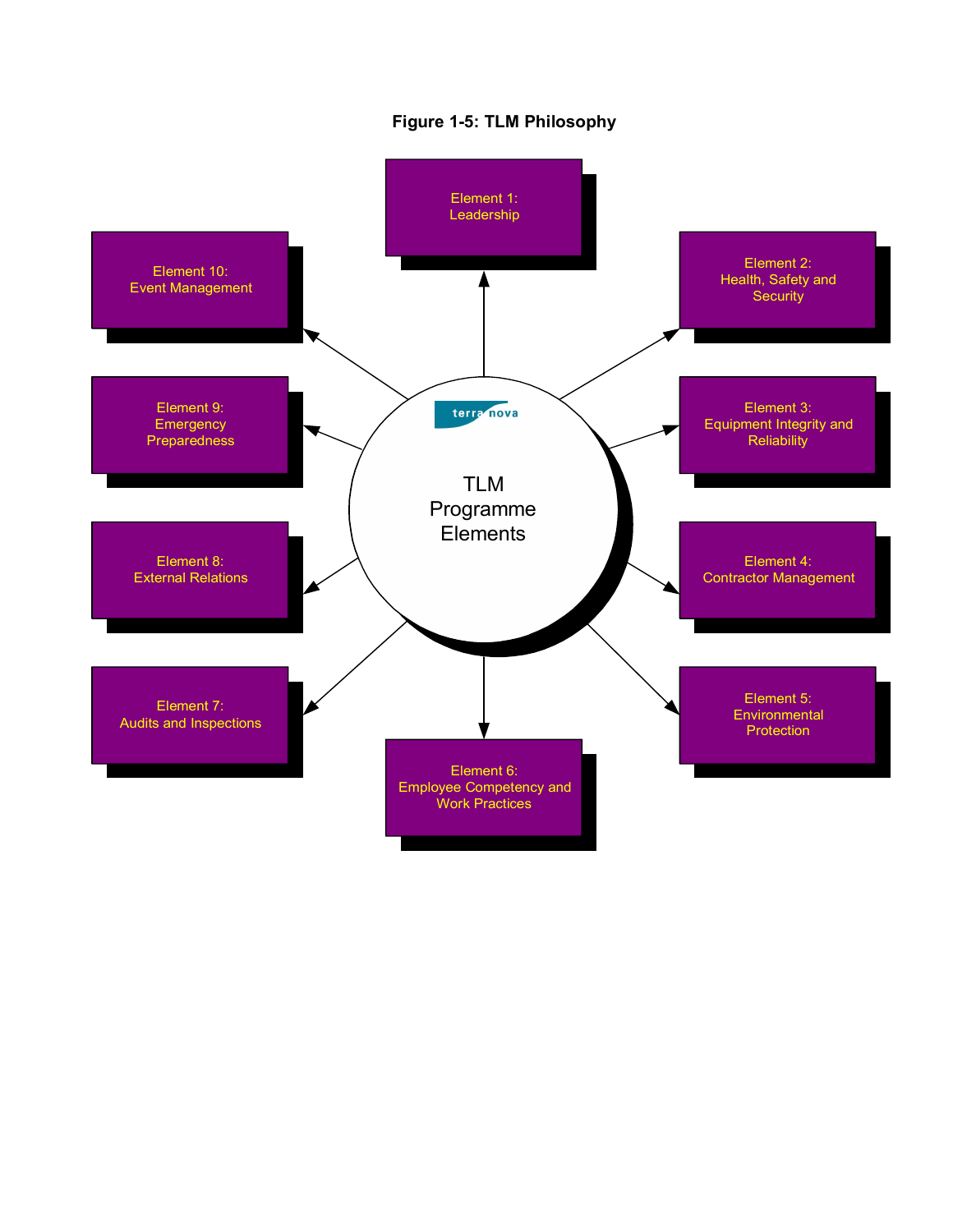

**Figure 1-6: General Risk Management Framework**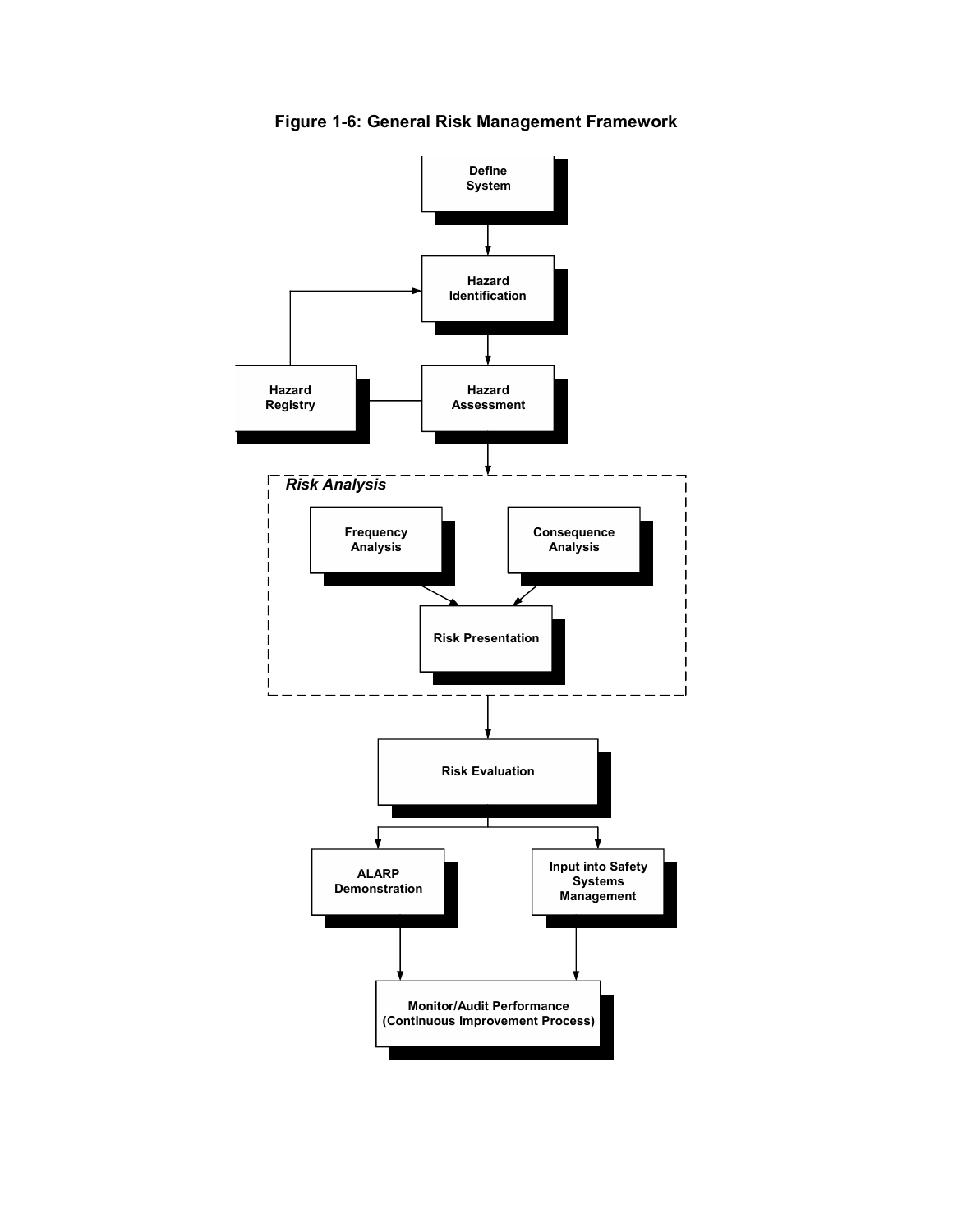

# **Figure 1-7: Framework for QRA**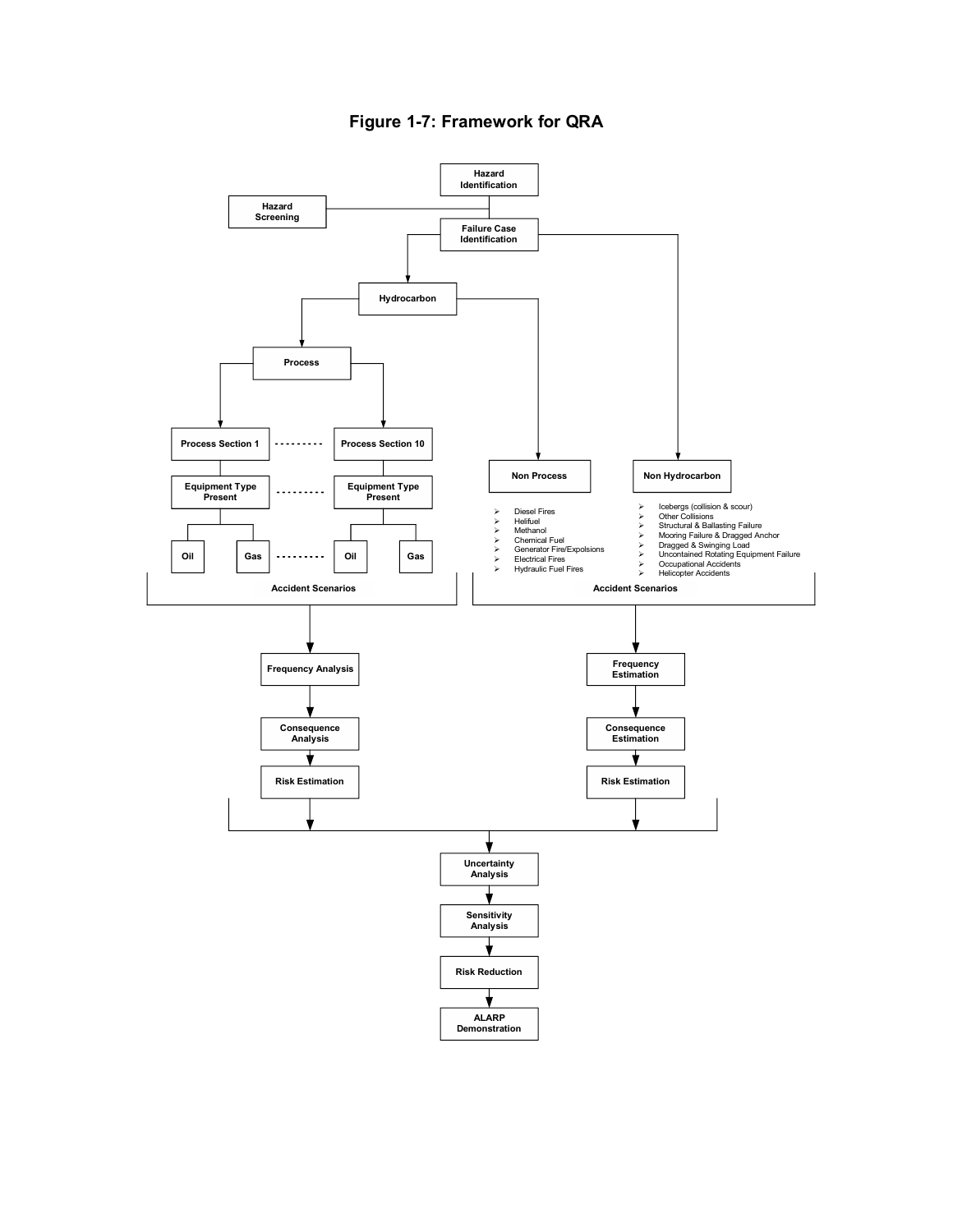

**Figure 1-8: Process of Ensuring Residual Risks are ALARP**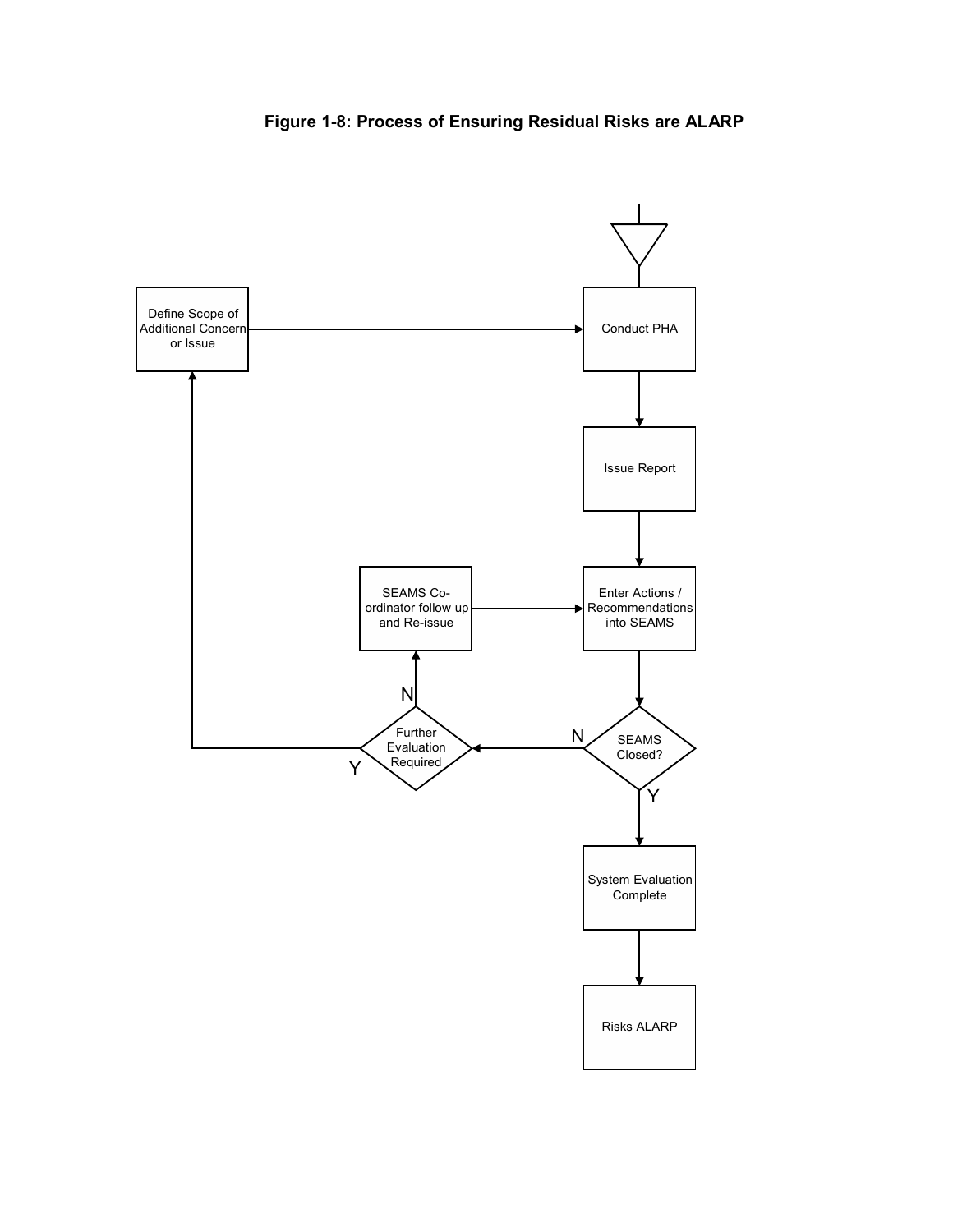

# **Figure 1-9 Event Tree Loss of Containment Scenario**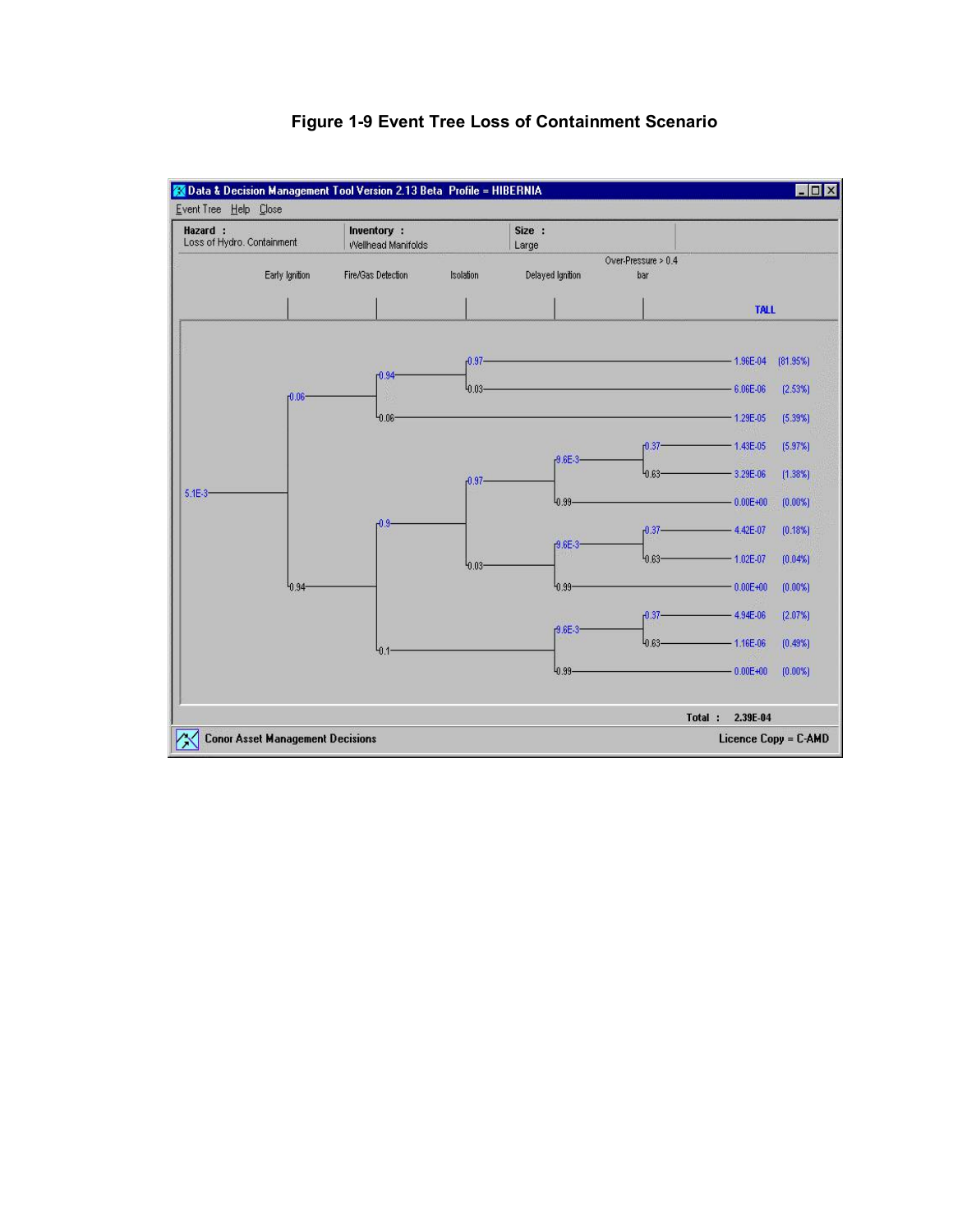| <b>TEAM</b>             | <b>Position</b> | <b>No</b>      | <b>Approx</b><br><b>Outdoor</b><br><b>Hours</b><br>per<br>person | <b>M01</b><br><b>Hrs</b> | <b>Work</b><br><b>Shop</b> | <b>M02</b><br><b>Hrs</b> | <b>M03</b><br><b>Hrs</b> | <b>M04</b><br><b>Hrs</b> | <b>M05</b><br><b>Hrs</b> | <b>T06</b><br><b>Hrs</b> | <b>T07</b><br><b>Hrs</b> | <b>Machine</b><br><b>Space</b> | <b>Main</b><br><b>Deck</b><br>equal<br>Spread) | QCD<br>с<br><b>Room</b> | Total          |
|-------------------------|-----------------|----------------|------------------------------------------------------------------|--------------------------|----------------------------|--------------------------|--------------------------|--------------------------|--------------------------|--------------------------|--------------------------|--------------------------------|------------------------------------------------|-------------------------|----------------|
| <b>Production</b>       | Prod            | 1              | 6                                                                | 0.5                      | 0                          | 0.9                      | 0.9                      | 0.9                      | 0.9                      | 0.5                      | 0.5                      | 0                              | 0.9                                            | 0                       | 6              |
|                         | Prod            | $\mathbf{2}$   | 4                                                                | 0.25                     | 0                          | 0.9                      | 2.5                      | 0.9                      | 0.9                      | 0.5                      | 0.9                      | 0                              | 0.9                                            | 0.42                    | 8              |
|                         | <b>CCR</b>      | 3              | 0                                                                | 0                        | 0                          | 0                        | 0                        | 0                        | 0                        | 0                        | 0                        | 0                              | 0                                              | 0                       | 0              |
|                         | Prod            |                | $\mathbf{2}$                                                     | 0.3                      | 0                          | 0.3                      | 0.3                      | 0.3                      | 0.3                      | 0.3                      | 0.3                      | 0                              | 0                                              | 0                       | 2.1            |
| <b>Marine</b>           | Marine          |                | 4                                                                | 0                        | 0                          |                          | 0.5                      | 0.5                      | 0.5                      | 0.5                      | 1                        | 0                              | 0                                              | 0                       | 4              |
|                         | Marine          | 3              | 8                                                                | 1                        | 0                          | 0                        | 0                        | 0                        | 0                        | 0                        | $\overline{\mathbf{c}}$  | 20                             | 0                                              | 0                       | 23             |
| <b>Maintenance</b>      |                 |                |                                                                  |                          |                            |                          |                          |                          |                          |                          |                          |                                |                                                |                         |                |
|                         | Maint           |                | 4                                                                | 0.5                      | 0.5                        | 0.5                      | 0.5                      | 0.5                      | 0.5                      | 0.5                      | 0.5                      | 0                              | 0                                              | 0                       | 4              |
|                         | Maint           | 4              | 12                                                               | 1                        | 20                         | $\mathbf{2}$             | 5                        | 5                        | 5                        | 5                        | 1                        | 0                              | 4                                              | 0                       | 48             |
| <b>Service</b>          | Catering        | $\overline{7}$ | 0                                                                | 0                        | 0                          | 0                        | 0                        | 0                        | 0                        | 0                        | 0                        | 0                              | 0                                              | 0                       | 0              |
|                         | Service         |                | 4                                                                | 0                        | 0                          | 0.5                      | 0.5                      | 0.5                      | 0.5                      | 0.5                      | 0.5                      | 0.5                            | 0                                              | 0                       | 3.5            |
|                         | Crane           |                | $\overline{2}$                                                   | 0                        | 0                          | 0                        |                          | 0                        | 0                        |                          | 0                        | 0                              | 0                                              | 0                       | $\overline{2}$ |
|                         | <b>Deck</b>     | $\overline{7}$ | 3.2                                                              | 0.5                      | 0                          | 4                        | 3                        | 4                        | 4                        | $\overline{2}$           | 5                        | 0                              | 0                                              | 0                       | 22.5           |
| Total Man Hours in each |                 |                |                                                                  | 4.0                      | 20.5                       | 10.1                     | 14.7                     | 12.6                     | 12.6                     | 10.8                     | 11.7                     | 20.5                           | 5.8                                            | 0.42                    | 123.3          |

**Figure 1-10: Risk Analysis Results - Average Manning Distribution (Hours Per Day)**

**Figure 1-11 Distribution of Individual Risks**